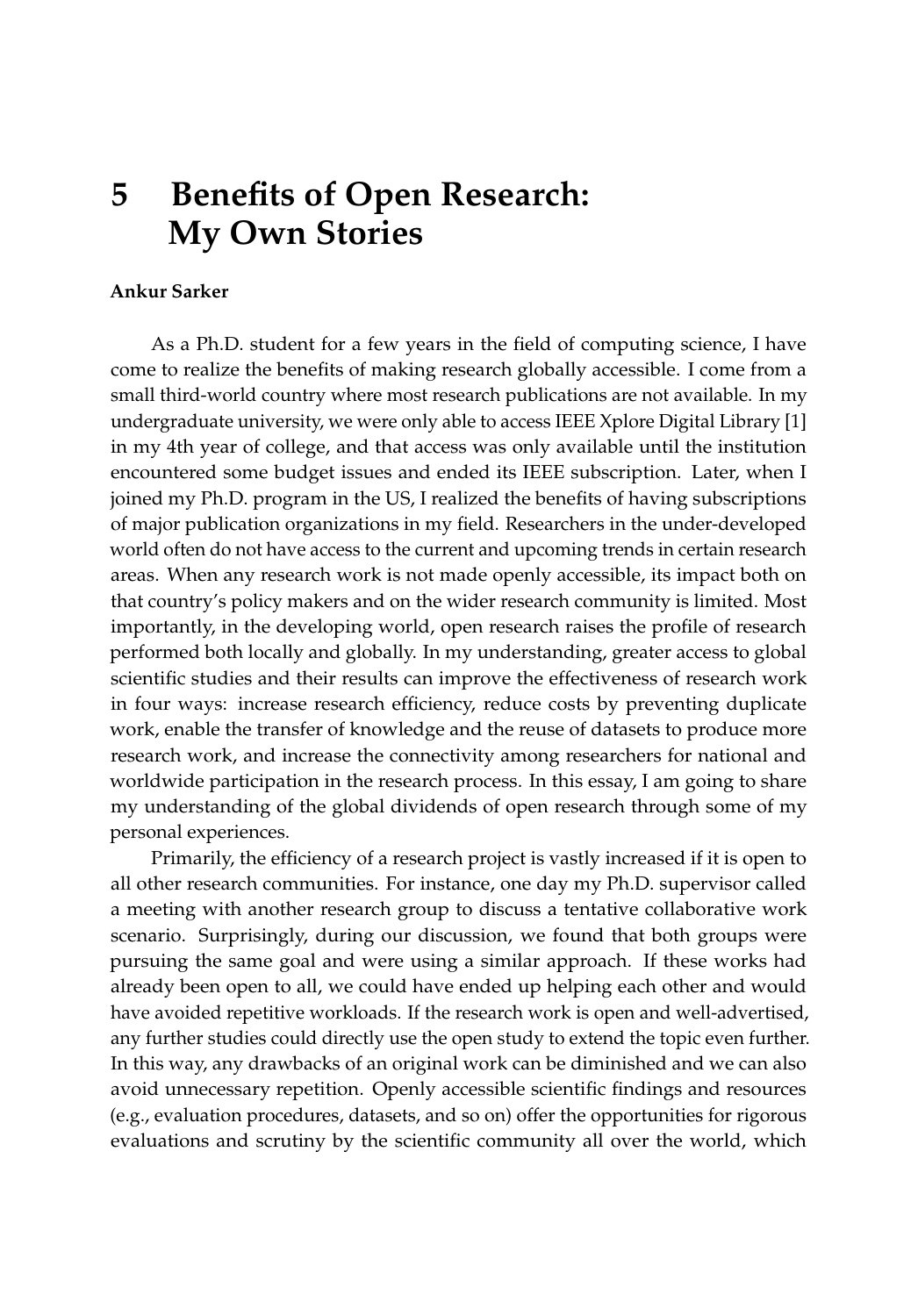allows a more optimized replication and widely acceptable validation of the research work. In this process, it is easier to find incompetence in research work at a very early stage, and set an example for the scientific community to avoid any scientific misconduct and preserve scientific integrity. In this sense, openness to data helps to maintain science's self-correction principle. In addition, there is a significant increase in citations when the research works are made openly available to more researchers.

In a more connected world, the greater access to scientific innovation offers opportunities to share the risks in future research. First, open innovation can reduce the cost of reproducibility. No researcher would waste time and effort conducting a study if the researcher knows it has already been accomplished. However, duplication of effort is all-too-possible and all-too-probable when researchers cannot effectively communicate with one another and make results known to others in their field and beyond. Second, open research helps to increase the collaboration between different research groups who would together share the risks with the rewards, and this would create more innovation. This approach has realized notable benefits in many areas, including IT, healthcare, public policy, and so on.

Open research and increased access to research results can foster innovation and creativity more broadly. For example, sharing acquired knowledge with others can be useful in making the knowledge more robust, diverse, and applicable in scenarios that are more practical. I like the idea used in the machine learning field called the "transfer learning approach" where researchers use a previously trained machine learning model in different scenarios. In this way, the researchers can skip pre-training the model which costs hours of computation resources. Open research enables re-using the research finding and large-scaled datasets by individuals and research organizations. In most circumstances, openly accessible research promotes a swifter path from idea generation to product development by reducing the delays. In my last research paper, I benefitted by using an open source traffic dataset from an organization. This saved the time I would have needed to collect and pre-process raw data, and it added extra value to my research as the used dataset is very large-scale.

As a student, I certainly realize how open source work can increase the connectivity among researchers and collaborators. Due to the staggering price of journal subscriptions, many well-established institutions cannot always provide their students with the complete scholarly record. Even though I am attending a well-established university, I have found that I do not have access to some publications from some journal publishing organizations that require an especially high subscription rate. I can imagine that students from the smaller or less well-funded universities have to face the challenges to fully utilize the limited